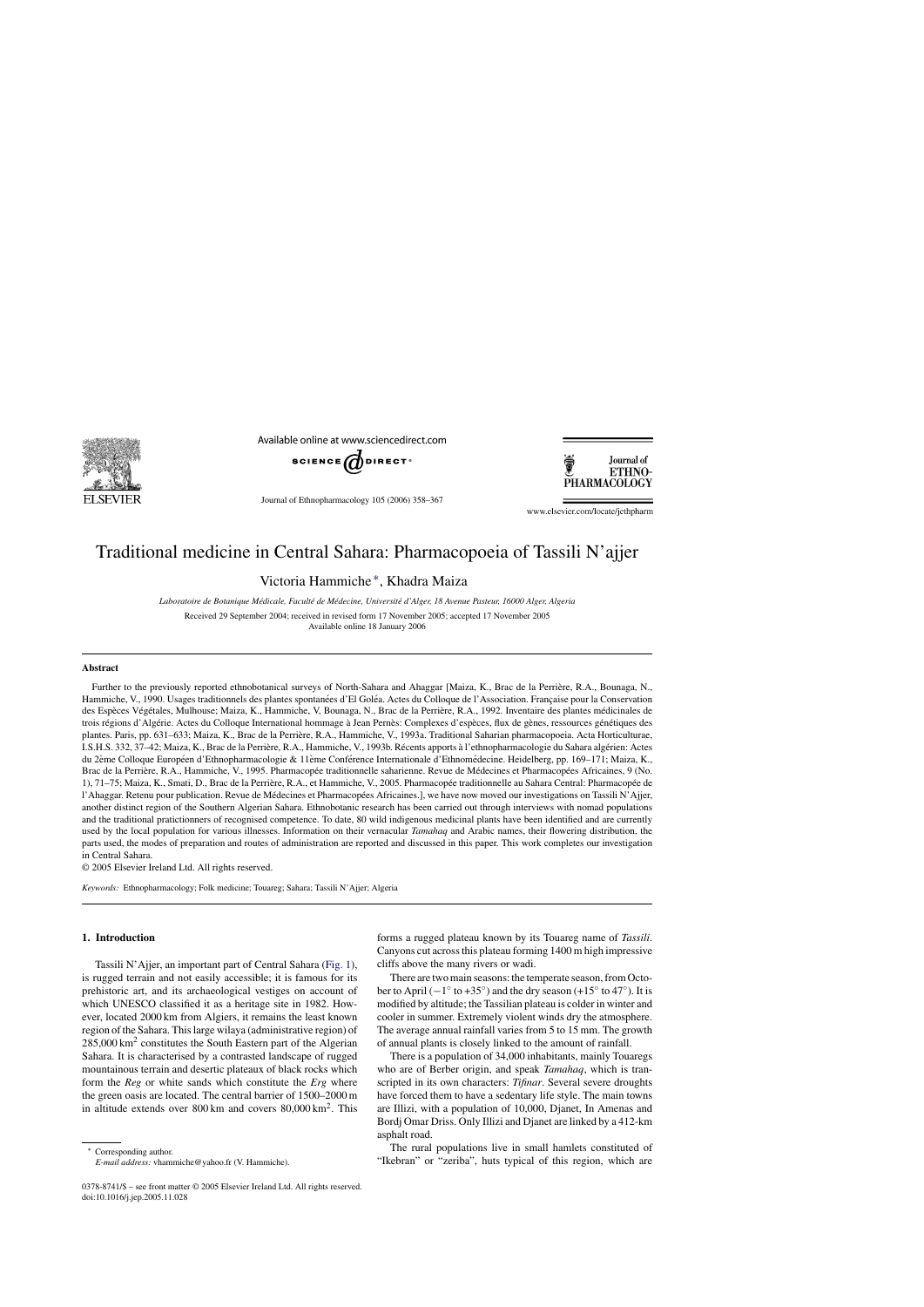<span id="page-1-0"></span>

Fig. 1. Situation map. Tamanghasset in Ahaggar and Djanet in Tassili N'Ajjer are the biggest towns of Central Sahara.

characterised by their circular of dry stone base and conic roofs of typha and reed. The people living in the oasis raise camels and goats, and agriculture enables them to be self sufficient as regards food. The young generation are attracted to the petroleum industry in the north of the region.

There are two 60-bed hospitals located in Djanet and Illizi. Even if they have enough nursing personnel, there is an alarming lack of doctors and surgeons. Due to the fact that the population is scattered, and part of it remains nomadic, the healthcare structures are not very effective. Accessibility is the main problem due to limited means of transport as well as extreme weather conditions, vastness of the region, dangerous terrain and the lack of roads. Therefore, the population has fallen back on its ancestral knowledge of everyday remedies. The popular knowledge has been enhanced by the melting of populations of different native origins but has evolved and been adaptated due to contact with other practices. It is for this reason that it became urgent to evaluate this knowledge.

#### **2. Methodology**

The 1993 investigation was restarted in 2004 and concerns the region accessible only by all terrain vehicles. We travelled from Djanet to Illizi through the Fadnoun plateau paved with fabulous carved stones and cave paintings. To gather data we used standardized list of questions: PHARMEL file [\(Adjanohoun et al.,](#page-9-0)

[1989\)](#page-9-0) which adapted according to the region and that we had already used in our previous investigations.

We chose to investigate traditional healers whose notoriety goes beyond their families and friends and whose practice is passed from father to son. They are considered as professionals and are local healers, semi nomads and tourist guides who were former nomads (track-showing, guides, and camel-drivers) converted tourism because of their knowledge of the terrain. Most of them are old. Each participant had to identify the plant, indicate the place where it was found, the frequency, and give major indications. The information was given to us mainly in *Tamahaq* and sometimes in Arabic. The guide's knowledge of the two languages helped us to avoid any confusion. Sometimes, Arabic name is not found.

We identified the species using Ozenda's identification keys for Sahara flora ([Ozenda, 2004\)](#page-9-0) and the work of [Maire from](#page-9-0) [Central Sahara \(1933\). T](#page-9-0)he plant material was directly compared to the samples of the herbarium of the Office du Parc National du Tassili located in Djanet. Voucher herbarium specimens and reference samples were recorded in our laboratory.

They are classified in [Table 1,](#page-2-0) with their scientific names in alphabetical order and reference samples. Also are noted their vernacular names *Tamahaq* and Arabic-used in N'Ajjer Tassili, the geographical area which indicates precisely their endemism, the part of plant used, the methods of preparation, the routes of administration and the therapeutic indications.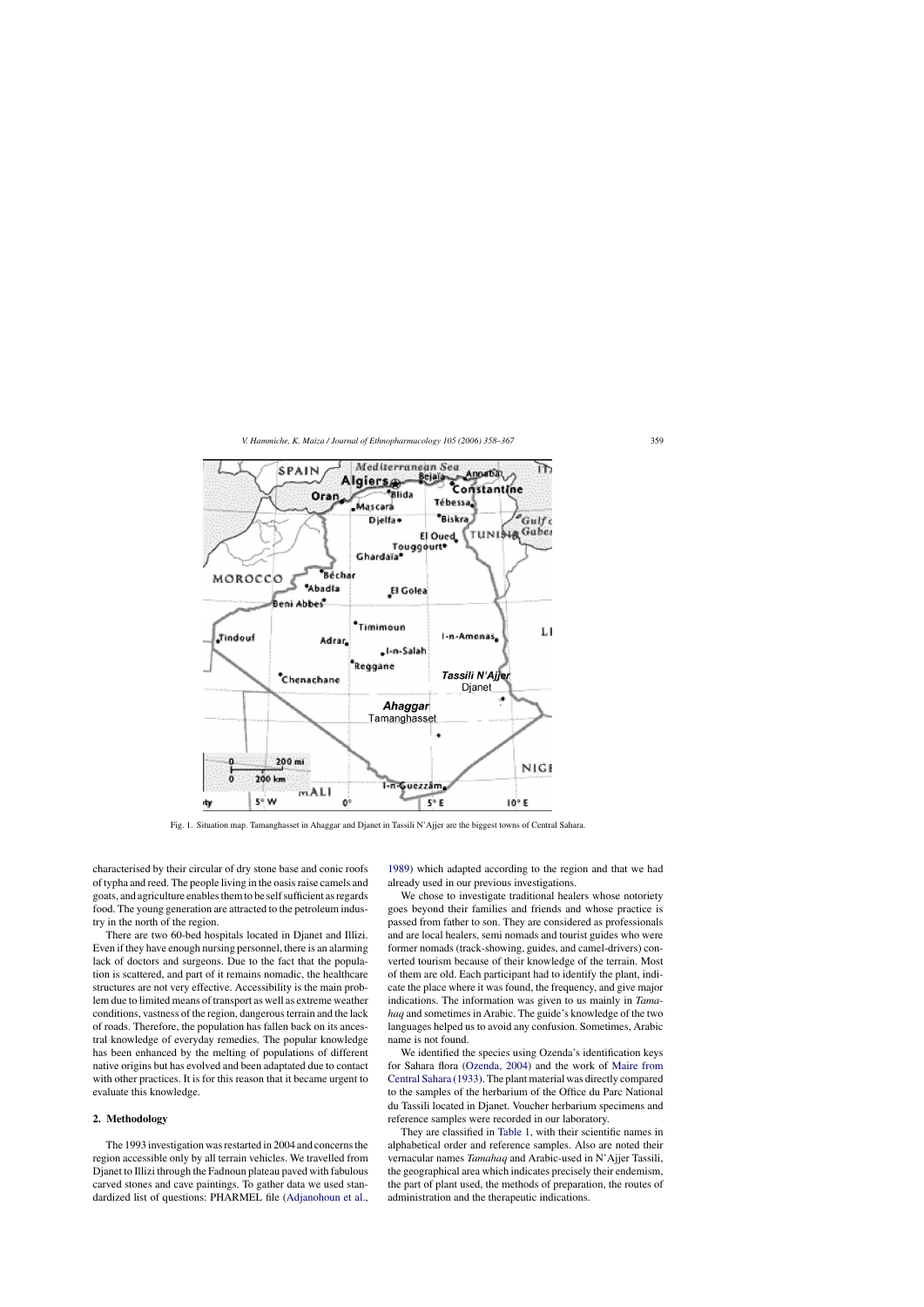# <span id="page-2-0"></span>Table 1

Wild indigenous species of Tassili N'Ajjer's pharmacopoeia

| Species/herbarium<br>number                                                             | Floristic area                       | Tamahaq    | Arabic           | Part/Prp/Way                                                 | Traditional uses                                                                                                    |
|-----------------------------------------------------------------------------------------|--------------------------------------|------------|------------------|--------------------------------------------------------------|---------------------------------------------------------------------------------------------------------------------|
| Acacia albida Del.<br>subsp. <i>raddiana</i> (Savi)<br><b>Brennan</b><br>Fabaceae/Hv638 | <b>Tropical Africa</b>               | ahetes     | haras            | Bk/D/Iu                                                      | Chills: bronchitis, cough<br>Fever                                                                                  |
|                                                                                         | Tropical Africa                      | tadjart    | selam            | Fr, Sd/Pd/Iu                                                 | Chills, diabetes                                                                                                    |
| Fabaceae/Hv639                                                                          | and Arabia                           |            |                  | Fr/Pd/Eu                                                     | Haemostatic, healing                                                                                                |
| Acacia tortilis (Forsk.)<br>Hayne.                                                      | <b>Tropical Africa</b><br>and Arabia | abser      | thalah           | Fr, $Sd/Pd$ + water                                          | Stomach diseases: diarrhoea, aches                                                                                  |
| Fabaceae/Hv640                                                                          |                                      |            |                  | Gm/water/Iu                                                  | Pulmonary infections: pleurisy (mixture with<br>Solenostemma arghel) Jaundice                                       |
|                                                                                         |                                      |            |                  | Gm/water/Eu<br>Bk/Pd/Eu                                      | Infected wounds, eye inflammation<br>Bandages: antiseptic, healing                                                  |
| Acacia seyal Del.<br>Fabaceae/Hy 641                                                    | Soudano-<br>deccanian                | tamat      | seyal            | Bk, Lf/D/Iu<br>Bk, Lf/D/Eu<br>Sd/D/Iu<br>Sd/D/Eu<br>Sd/Pd/Eu | Stomach diseases: ulcer<br>Rheumatism<br>Fever, dysmenorrhea<br>Eye inflammation<br>Infected wounds                 |
| Aerva javanica (Burn.)                                                                  | Soudano-<br>deccanian                | temkerkezt | makhmila         | Ap/D/Iu                                                      | Jaundice, Diabetes, cough, headaches                                                                                |
| Juss.<br>Amaranthaceae/Hv645                                                            |                                      |            |                  |                                                              | Kidney diseases: lithiase, urinary decrease<br>Abdominal pains                                                      |
|                                                                                         |                                      |            |                  | Ap/D/Iu<br>Ap/D/Eu                                           | Helminthiases<br>Skin diseases: dermatosis, boils, aphthae<br>( $*$ soap $*$ scorpion sting)                        |
| Ammodaucus<br>leucotrichus<br>C. and D.<br>Apiaceae/Hv 684                              | Endemic saharian                     | akamman    | oum draiga       | Sd/I/Pd/Iu                                                   | Stomach diseases: vomiting, pains<br>Allergies<br>Emmenagogue, abortive, aphrodisiac<br>(* aromate and mixtures)    |
| Anabasis articulata Moq.<br>Chenopodiaceae/Hv 679                                       | Saharo-arabic                        | bender     | ajrem            | Ap/D/Eu                                                      | Skin diseases: eczema, ichingt<br>Fever, headache<br>Lice (head and pubis) $(*$ soap)                               |
| Anastatica hierochuntica<br>L.                                                          | Saharo-arabic                        | akaraba    | komchet en nebbi | Wp/D/Iu                                                      | Easing childbirth, calm pains and aids to<br>menstruation, epilepsy, constipation                                   |
| Brassicaceae/Hv682                                                                      |                                      |            |                  | Sd in situ                                                   | Foreign body in eye<br>(* contraceptive for cattle, * magic)                                                        |
| Anvillea radiata C. and D.<br>var.australis Chev.                                       | Endemic saharian                     | tehetit    | nougd l'hoor     | Ap/I/Iu                                                      | Stomach and liver diseases; Diabetes                                                                                |
| Asteraceae/Hv708                                                                        |                                      |            |                  |                                                              | Post partum care: analeptic                                                                                         |
| Artemisia campestris L.<br>Asteraceae/Hv650                                             | Mediterranean                        | tedjok     | degoufet         | Ap, Fl/D/Iu                                                  | Post partum care: analeptic, spasms and<br>aid to menstruation<br><b>Helminthiases</b>                              |
|                                                                                         |                                      |            |                  | Ap/I/Iu<br>Ap/D/Plt                                          | Stomach and liver diseases<br>Healing, vulnerary Mycosis, dandruff<br>(* plant for mixtures)                        |
| Artemisia judaica L.<br>Asteraceae/Hv651                                                | Saharo-arabic                        | tiherdjeli | Not found        | Ap, Fl/I/D/Iu                                                | <b>Helminthiases</b><br>Stomach diseases: constipation, colics<br>Fever, nervous sedative<br>Jaundice, dysmenorrhea |
|                                                                                         |                                      |            |                  | Ap/Pd/Eu                                                     | Skin diseases: healing, vulnerary, allergies<br>Mycosis, dandruff<br>(* aromate)                                    |
| Asphodelus tenuifolius<br>Cavan.                                                        | Mediterranean                        | izean      | achb l'ibel      | Ap/I/Iu                                                      | <b>Stomach diseases: constipation</b><br>Pediatry: measles, anemia                                                  |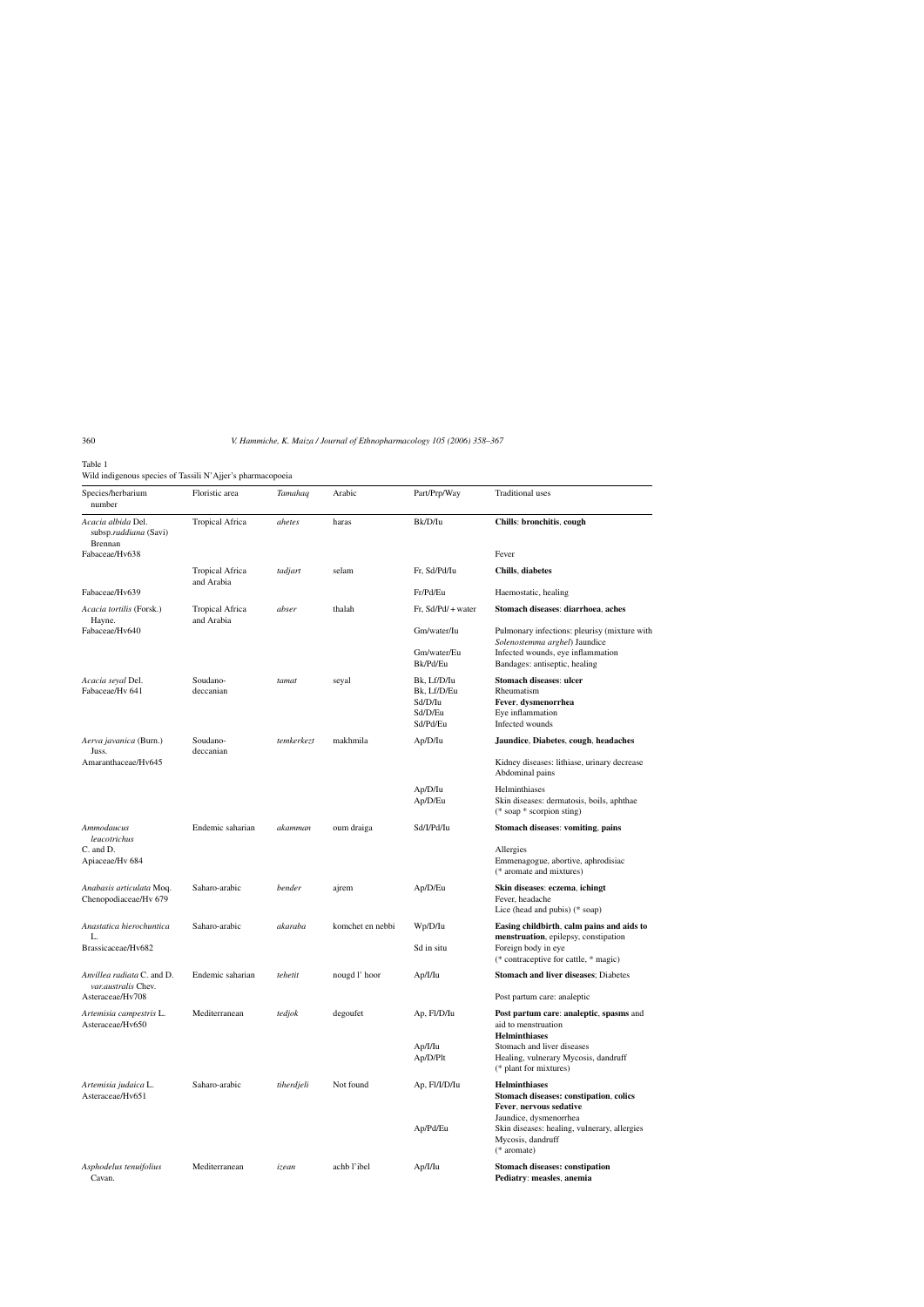| Species/herbarium<br>number                       | Floristic area                     | Tamahaq   | Arabic    | Part/Prp/Way                                                                               | <b>Traditional uses</b>                                                                                                                                     |
|---------------------------------------------------|------------------------------------|-----------|-----------|--------------------------------------------------------------------------------------------|-------------------------------------------------------------------------------------------------------------------------------------------------------------|
| Liliaceae/Hv660                                   |                                    |           |           | Ap/Pd/Iu                                                                                   | Myalgia, muscle contraction, fever<br>(* plant for mixtures, * condiment) (local<br>butter)                                                                 |
| Astericus graveolens<br>(Forsk.) DC.              | Saharo-arabic                      | amayou    | nouged    | Ap/D/Iu                                                                                    | Rheumatism, muscle contraction, fatigue                                                                                                                     |
| Asteraceae/Hv693                                  |                                    |           |           | Ap/D/Iu<br>Ap/M/Iu<br>Ap/Pd/Eu                                                             | New born pathology: colics, vomiting<br>Diabetes, palpitations, headache<br>Female sterility<br>Infected wounds                                             |
| Atractylis aristata Batt.<br>and Trab.            | Endemic of<br>cerntral Sahara      | ameskeki  | Not found | Ap/I/Iu                                                                                    | <b>Stomach diseases: colics, spasms, fever</b>                                                                                                              |
| Asteraceae/HV676                                  |                                    |           |           | Ap/I/Eu                                                                                    | Skin complaints: infected sores                                                                                                                             |
| Balanites aegyptiaca Del.<br>Zygophyllaceae/Hv667 | Tropical Africa                    | taboûrak  | zekkoum   | Lf/D/Iu                                                                                    | Stomach diseases: constipation, indigestion<br>Jaundice, diabetes, enlarged spleen<br>Helminthiases                                                         |
|                                                   |                                    |           |           | Lf, Bk/D/Plt                                                                               | Skin disease: dermatosis, herpes, vitiligo,<br>malignant wounds, gonorrhoea, syphilis, lice                                                                 |
|                                                   |                                    |           |           | Bk/M/clyster                                                                               | Strong constipation<br>(* snake bite)                                                                                                                       |
| Bassia muricata (L.)<br>Asch.                     | Saharo-arabic                      | ouhas     | rebir     | Lf/Plt                                                                                     | Skin diseases: dermatosis, pustules, boils<br>and infected wounds                                                                                           |
| Chenopodiaceae/Hv691                              |                                    |           |           | Ap/I/Iu                                                                                    | Diarrhoea                                                                                                                                                   |
| Boscia octandra Hochst.<br>Capparaceae/Hv692      | Dry<br>tropical-Africa             | tadant    | Not found | Lf/D/Iu                                                                                    | Diarrhoea with blood<br>Fever, aching bones and joints                                                                                                      |
| <i>Brocchia cinerea</i> Viss.<br>Asteraceae/Hv643 | Saharo-arabic                      | takkelt   | gertoufa  | Ap/I/Iu                                                                                    | Digestive diseases: constipation, colics<br>Respiratory diseases, cold, rheumatism<br><b>Tonic</b><br>Female sterility                                      |
|                                                   |                                    |           |           | $Ap$ chewed + Eu (Plt)                                                                     | (* snake bite and scorpion sting)<br>(* plant for mixtures, * aromate/condiment)                                                                            |
| Calligonum comosum<br>L'Hér.                      | Saharo-arabic                      | aressou   | arta      | Ap/D/Iu                                                                                    | Diarrhoea, aphthae                                                                                                                                          |
| Polygonaceae/Hv807                                |                                    |           |           | Ap/Pd<br>Ap/Tar/Eu                                                                         | Deodorant for body<br>Tinea, eczema                                                                                                                         |
| Calotropis procera Ait.<br>Asclepiadaceae/Hv800   | Saharo-arabic                      | tourha    | kranka    | R/D/Eu                                                                                     | Skin diseases, dermatosis, infected sores<br>Syphilis                                                                                                       |
|                                                   |                                    |           |           | R/D/Iu<br>R (Bk)/D/Iu                                                                      | Respiratory diseases: cough, tonsillitis<br>Jaundice<br>Helminthiases, bilharziose, dysentery                                                               |
|                                                   |                                    |           |           | Lf, fresh/I/Iu<br>Lf, fresh/Plt<br>Lf, dried/inhaling<br>Fl/I/Iu<br>Ltx/Pd/Iu<br>Ltx/Pd/Eu | Helminthiases, constipation, fever<br>Rheumatism, syphilis<br>Asthme, epilepsy, pains<br>Tonic<br>Abortive<br>Piles, infected wounds<br>(* camel's scabies) |
| Capparis spinosa L.                               | Mediterranean<br>and Saharo-arabic | taloulout | kabar     | Lf, fresh/Plt                                                                              | Rheumatismic pains, headache                                                                                                                                |
| Capparaceae/Hv803                                 |                                    |           |           | Lf, dried/Pd/Iu<br>Ap/D/Iu<br>Lf, bud/D/Iu                                                 | Rheumatism, toothache<br><b>Helminthiases</b><br>Kidney diseases: stones, urinary decrease<br>Respiratory problems. Headache, diabetes                      |
|                                                   |                                    |           |           | Lf, bud/D/Eu<br>R/D/Iu<br>$R$ (Bk)/D/Iu                                                    | Eye diseases<br>Dysmenorrhea, sterility, aphrodisiac<br>Jaundice, enlarged spleen<br>(* camel's scabies)                                                    |
| Cassia italica (Mill.) Lam<br>Fabaceae/Hv642      | Saharo-arabic                      | adjardjar | senna     | Lf, $Fr/D$ (milk)/Iu                                                                       | Constipation<br>Pulmonary chills: asthma, fever                                                                                                             |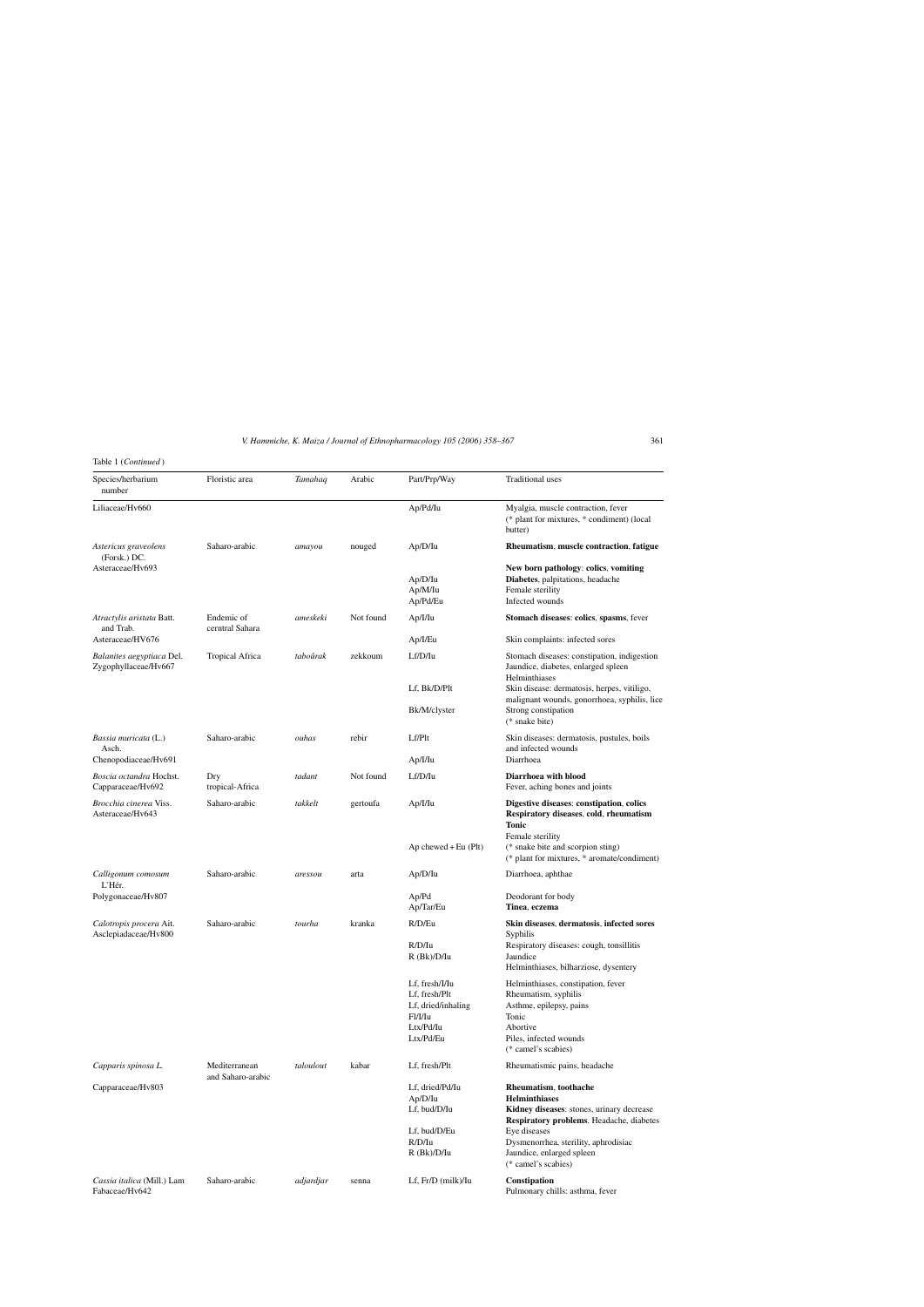| Species/herbarium<br>number                                  | Floristic area                     | Tamahaq        | Arabic    | Part/Prp/Way                                                                                                               | <b>Traditional uses</b>                                                                                                                                                                                      |
|--------------------------------------------------------------|------------------------------------|----------------|-----------|----------------------------------------------------------------------------------------------------------------------------|--------------------------------------------------------------------------------------------------------------------------------------------------------------------------------------------------------------|
|                                                              |                                    |                |           | Lf, Fr/M/Eu<br>Fr/Pd/M                                                                                                     | Bronchitis, cough, mycosis, aphthae<br>Shampoo<br>Eye wash                                                                                                                                                   |
| Cistanche tinctoria<br>(Desf.) Beck.                         | Saharo-<br>Mediterranean           | ahlewan        | danoun    | Ap/D/Iu                                                                                                                    | Diabetes, diarrhoea, abdominal pains                                                                                                                                                                         |
| Orobanchaceae/Hv680                                          |                                    |                |           | Ap/D/Eu<br>Ap/Pd/Iu                                                                                                        | Aphrodisiac<br>Muscle contractions, bruises<br>Analeptic (paps), stimulant of lactation                                                                                                                      |
| Citrullus colocynthis (L.)<br>Schrad.                        | Mediterranean<br>and Saharo-arabic | tadjalt, alkad | lahdedj   | Ap, fresh/Plt                                                                                                              | Vitiligo, tinea, headaches                                                                                                                                                                                   |
| Cucurbitaceae/Hv664                                          |                                    |                |           | Fr, Pulp/Plt<br>Fr, Pulp/I/Iu<br>Fr, Pulp/I/Iu<br>Fr, Pulp/D/Eu<br>Fr, Pulp/M (milk)<br>Sd/Iu<br>Sd, M in oil/Eu<br>R/D/Iu | <b>Muscular and rheumatic pains</b><br>Diabetes, fever, Diuretic<br>Epilepsy, helminthiases<br>Dermatosis, sores, piles<br>Syphilis (fasting)<br>Helminthiases, abortive, jaundice<br>Eczema<br><b>Boils</b> |
|                                                              |                                    |                |           | $R/in$ situ                                                                                                                | Abortive (* camel's scabies)<br>(* snake bite and scorpion sting)                                                                                                                                            |
| Cleome africana DC.<br>Capparaceae/Hv687                     | Saharo-arabic                      | ahoya          | mekheinza | Ap, crush./D/<br>Rubing and Iu<br>Ap, crush./D/Iu                                                                          | Respiratory diseases: chills, fever<br>Sudorific<br>Digestive diseases: abdominal pains                                                                                                                      |
|                                                              |                                    |                |           | Ap, crush./D/Iu<br>Ap, crush./D/Plt                                                                                        | Muscular and rheumatic pains<br>Diuretic, emmenagogue, abortive<br>(* camel's scabies)                                                                                                                       |
| Cornulaca monacantha<br>Del.                                 | Saharo-arabic                      | tahara         | had       | Ap/D/Iu                                                                                                                    | Liver pains: jaundice                                                                                                                                                                                        |
| Chenopodiaceae/Hv704                                         |                                    |                |           | Ap/D/Eu<br>Ap/I/Iu                                                                                                         | Skin diseases: dermatosis, abcesses<br>Emetic (fresh plant)                                                                                                                                                  |
| Cupressus dupreziana<br>A.C.                                 | Endemic of<br>central Sahara       | tarout         | Not found | Lf/I/Iu                                                                                                                    | Fever                                                                                                                                                                                                        |
| Cupressaceae/Hv808                                           |                                    |                |           | resin/D/Iu                                                                                                                 | <b>Respiratory diseases: cough</b>                                                                                                                                                                           |
| Cymbopogon<br>schoenanthus (L.)                              | Tropical-afro-<br>Asiatic          | tibérimt       | lemmad    | Wp/I/Iu                                                                                                                    | Aching bones and joints, rheumatism<br>Fever                                                                                                                                                                 |
| Spreng.<br>Poaceae/Hv677                                     |                                    |                |           |                                                                                                                            | Digestive diseases: aerophagia, flatulence                                                                                                                                                                   |
|                                                              |                                    |                |           | Wp/I/Iu                                                                                                                    | Post partum care: urinary decrease, analeptic<br>drink for new mother after childbirth<br>Bad breath, gumboils<br>Urinary incontinence (* plant for mixtures)                                                |
| <i>Echinops bovei</i> (Boiss.)<br>Maire.<br>Asteraceae/Hv703 | Saharo-arabic                      | tefaryast      | tasegra   | Ap/I/Iu                                                                                                                    | Eye complaints, trachoma<br>Sores inflammation<br>Digestive diseases: spasms, colics, fever                                                                                                                  |
| Ephedra altissima Desf.<br>Ephedraceae/Hv689                 | Endemic of<br>central Sahara       | amateltel      | abassi    | Ap/I/Iu                                                                                                                    | Respiratory diseases: asthma, bronchitis<br>Vascular hypertension                                                                                                                                            |
| Euphorbia calyptrata C.                                      | Endemic saharian                   | tanakkat       | ammaya    | Ltx/Eu                                                                                                                     | <b>Skin diseases: warts, pustules</b>                                                                                                                                                                        |
| and D.<br>Euphorbiaceae/Hv694                                |                                    |                |           | Ltx diluted/Plt                                                                                                            | Eczema<br>(* mixtures for snake bite and scorpion sting)                                                                                                                                                     |
| Euphorbia cornuta Pers.<br>Euphorbiaceae/Hv695               | Endemic saharian                   | tahout         | garraba   | Ltx/Eu                                                                                                                     | Dermatoses: eczema, warts<br>Trichiasis (* scorpion sting, * magic)                                                                                                                                          |
| Euphorbia granulata<br>Forsk.                                | Endemic saharian                   | tellak         | redaha    | Ltx diluted/Iu                                                                                                             | <b>Helminthiases</b>                                                                                                                                                                                         |
| Euphorbiaceae/Hv696                                          |                                    |                |           | Ap, Ltx/Plt                                                                                                                | (* snake bite and scorpion sting)                                                                                                                                                                            |
| Fagonia arabica L.<br>Zygophyllaceae/Hv685                   | Saharo-arabic                      | ambaroudj      | Not found | Ap/Pd/Iu<br>Ap/M/Eu                                                                                                        | <b>Jaundice</b><br>Fever, abcesses, aphthae                                                                                                                                                                  |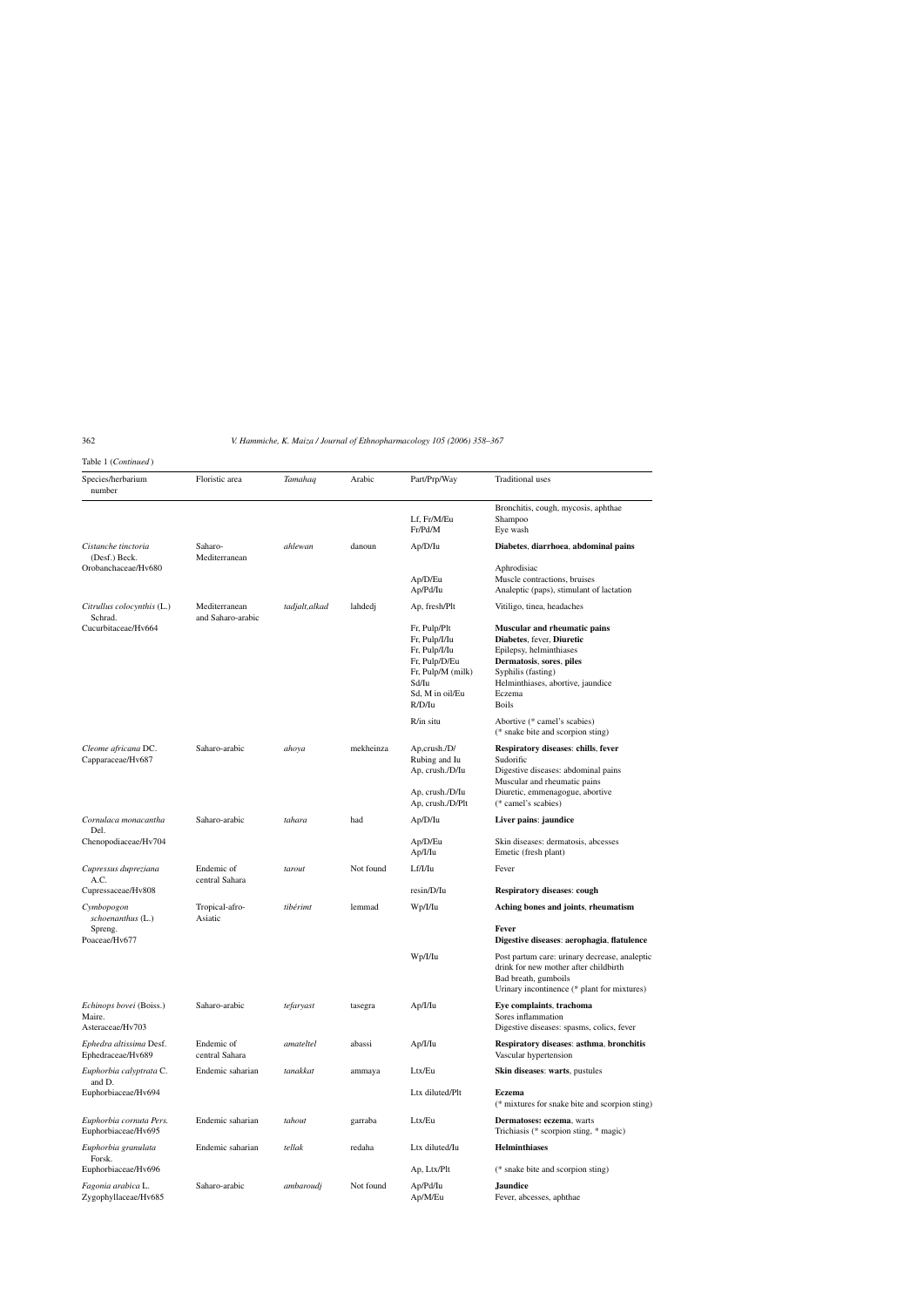| Species/herbarium<br>number                                       | Floristic area                             | Tamahaq              | Arabic              | Part/Prp/Way                                      | <b>Traditional</b> uses                                                                                                                                                                                                                    |
|-------------------------------------------------------------------|--------------------------------------------|----------------------|---------------------|---------------------------------------------------|--------------------------------------------------------------------------------------------------------------------------------------------------------------------------------------------------------------------------------------------|
| Fagonia bruguieri DC.<br>Zygophyllaceae/Hv686                     | Saharo-arabic                              | afessoûr             | telihia             | Ap/Pd/Iu                                          | Jaundice, liver insufficiency<br>Palpitations, anxiety                                                                                                                                                                                     |
| <i>Ficus salicifolia</i> Vahl.<br>Moraceae/Hv699                  | Endemic of<br>central Sahara               | teloukat             | Not found           | Lf, Bk/Pd/Eu<br>Lf, Bk/Pd/Iu<br>Lf, Bk/D/Eu       | <b>Healing</b><br>Digestive diseases: ulcer, diarrhoea<br><b>Eczema</b>                                                                                                                                                                    |
| Forskahlea tenacissima L.<br>Urticaceae/Hv654                     | Saharo-arabic                              | talltaq              | hamched             | Wp/Pd/Eu                                          | Haemostatic, healing                                                                                                                                                                                                                       |
| Globularia alypum L.<br>Globulariaceae/HV643                      | Mediterranean                              | tide n' tnet         | tasselgha           | Ap/D/Iu                                           | Constipation<br>Diabetes, fever, mycosis<br>(* plant for mixtures)                                                                                                                                                                         |
| Heliotropium bacciferum<br>Forsk.<br>Borraginaceae/Hv801          | Saharo-arabic                              | tahenna              | medeb               | Lf/Pd/Eu<br>$Ap/D/Iu + Eu$                        | Skin diseases: abcesses, boils, tinea<br>Tonsillitis (gargle)<br>(* snake bite, * camel's scabies)                                                                                                                                         |
| Hyoscyamus muticus L.<br>ssp. <i>falezlez</i> (Coss.) Maire       | Endemic saharian                           | afalahlah            | bettima             | $Lf/M$ (oil)/ $Plt$                               | Backache, muscular cramps<br>Eye inflammation, lice                                                                                                                                                                                        |
| Solanaceae/Hv809                                                  |                                            |                      |                     | Lf/D/Iu                                           | Spasms, palpitations, anxiety (* magic)                                                                                                                                                                                                    |
| <i>Ifloga spicata</i> (Vahl)<br>Schultz<br>Asteraceae/Hv705       | Saharo-arabic                              | ahiyouf n'ekli       | tasakrout           | Wp/D/Iu                                           | Skin diseases: dermatosis, allergies<br>Cardiac disorders                                                                                                                                                                                  |
| Lavandula antineae                                                | Endemic of                                 | tehenok              | Not found           | Ap, Fl/I/Iu                                       | <b>Chills</b>                                                                                                                                                                                                                              |
| Maire.<br>Lamiaceae/Hv706                                         | central Sahara                             |                      |                     | Ap, Fl/I/Eu                                       | Bruises, oedema (* aromatic, * plant for                                                                                                                                                                                                   |
|                                                                   | Soudano-                                   |                      |                     |                                                   | mixtures)                                                                                                                                                                                                                                  |
| Leptadenia pyrotechnica<br>(Forsk.) Dec.<br>Asclepiadaceae/Hv 697 | deccanian                                  | enag                 | assabay             | Ap/I or M/Iu<br>Ap/I or M/Eu                      | Fever, cough<br>Kidney disorders, stones, urinary decrease<br>Dermatosis                                                                                                                                                                   |
| Maerua crassifolia Forsk.<br>Capparaceae/Hv690                    | Saharo-arabic                              | tadjart              | atil                | St/R<br>Bk/D/Iu<br>Lf/D/Iu<br>$Lf$ (fresh)/ $Plt$ | <b>Tooth pick</b><br>Fever, headache<br><b>Gastro intestinal diseases: vomits</b><br>Toothache, fever                                                                                                                                      |
| Marrubium deserti De<br>Noë.                                      | Endemic                                    | telheret             | meriout             | Lf/I/Iu                                           | <b>Respiratory diseases, fever</b>                                                                                                                                                                                                         |
| Lamiaceae/Hv709                                                   |                                            |                      |                     |                                                   | Diabetes, jaundice, vascular hypertension                                                                                                                                                                                                  |
| Matricaria pubescens<br>(Desf.) Schultz.<br>Asteraceae/Hv644      | Endemic of<br>Nord-Africa                  | aynasnis             | ouazouaza/guertoufa | Ap, Fl/I/Iu<br>Fl/Eu                              | Pediatry: measles, dental exit, fever<br>Dysmenorrohea, muscle contraction<br>Sore inflammation, itching<br>Conjonctivitis (tiny globose flower soaked in<br>water, and applied in situ)<br>(* scorpion sting, * condiment) (local butter) |
| <i>Myrtus nivellei</i> Batt. and                                  | Endemic                                    | tafeltest            | rihan               | Lf/I/Iu                                           | Intestinal diseases: diarrhoea, fever,                                                                                                                                                                                                     |
| Trab.<br>Myrataceae/Hv681                                         | central Sahara                             |                      |                     | Lf/I/Plt                                          | diabetes<br>Dermatosis: mycosis, hair care<br>$(leaf crushed + oil or butter = ointment)$                                                                                                                                                  |
| Nerium oleander L.<br>Apocynaceae/Hv646                           | Mediterranean                              | elel                 | defla               | Lf/D/Eu                                           | Skin diseases: dermatosis, itching<br>Diabetes, hair loss, fever, headaches                                                                                                                                                                |
|                                                                   |                                            |                      |                     | Lf/D/Iu<br>Ltx/Eu                                 | Syphilis, abortive<br>Eczema, toothache                                                                                                                                                                                                    |
| Panicum turgidum Forsk.<br>Poaceae/Hv698                          | Saharo-arabic and<br>Soudano-<br>deccanian | afezou               | mrokba              | R/D/Iu<br>Wp/D/Eu                                 | <b>Strong constipation</b><br>Skin diseases: bruises, oedema                                                                                                                                                                               |
|                                                                   |                                            |                      |                     | Wp, Pd/Eu                                         | Bandage for wounds and sores                                                                                                                                                                                                               |
| Paronychia arabica L.<br>Caryophyllaceae/Hv674                    | Saharo-arabic                              | ahiyouf<br>mkhalkhal | souifa              | Ap/I/Iu<br>Ap/D/Iu                                | Diabetes<br>Kidney diseases: failure, stones<br>Cardiac disorders                                                                                                                                                                          |
|                                                                   |                                            |                      |                     | Ap/CD/Eu                                          | Skin diseases: whitlow, boils, pustules                                                                                                                                                                                                    |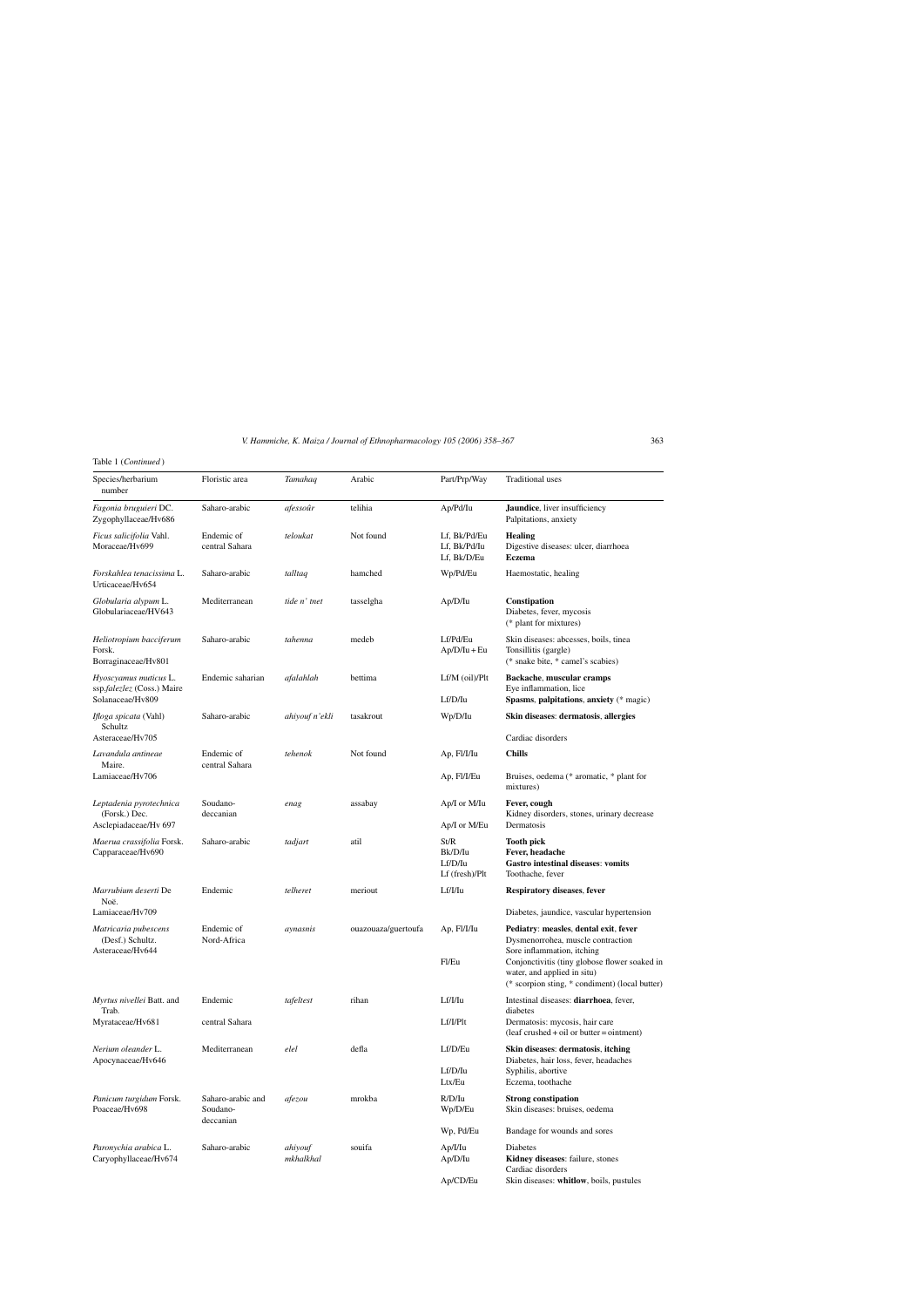| Species/herbarium<br>number                                  | Floristic area                | Tamahaq     | Arabic       | Part/Prp/Way                                         | <b>Traditional</b> uses                                                                                                                   |
|--------------------------------------------------------------|-------------------------------|-------------|--------------|------------------------------------------------------|-------------------------------------------------------------------------------------------------------------------------------------------|
| Peganum harmala L.<br>Zygophyllaceae/Hv649                   | Cosmopolite                   | alora       | harmel       | Sd/D/Iu                                              | Rheumatisms, back pains<br>Fever, lips sore, herpes, emmenagogue                                                                          |
|                                                              |                               |             |              | Sd/D/Iu                                              | Diabetes, jaundice, helminthiases<br>Nervous disorders: break down<br>Anxiety, just maried sexual weakness                                |
|                                                              |                               |             |              | Sd/D/Eu<br>Sd (crushed)+oil (M10 days)/Plt           | Eczema, tumours<br>Lice<br>(* blooming = mascot)<br>(* plant for mixtures, * magic)                                                       |
| Pergularia tomentosa L.<br>Asclepiadaceae/Hv661              | Saharo-arabic                 | tachkat     | relka        | R (pounded)/Iu<br>Ap/D/Iu<br>Ap/D/Plt                | Chills, bronchitis, constipation<br><b>Helminthiases Abortive</b><br>Skin diseases: dermatosis, boils, allergies<br>depilatory            |
| Periploca laevigata Ait.<br>Asclepiadaceae/Hv702             | Saharo-<br>mediterranean      | sellouf     | hallaba      | Ap, Sd/D/Eu<br>Ap, Sd/D/Iu                           | Rheumatisms, various pains<br>Diabetes<br>Abortive                                                                                        |
| Pituranthos chloranthus<br>Benth. and Hook.                  | Endemic of                    | atta        | Not found    | Ap/I/Iu                                              | Fever, diabetes                                                                                                                           |
| Apiaceae/Hv655                                               | Nord-Africa                   |             |              | Ap, Pd/Eu                                            | Lice (head and pubis)                                                                                                                     |
| Pituranthos scoparius<br>Benth. and Hook.<br>Apiaceae/Hv 656 | Endemic of<br>Nord-Africa     | tattayt     | guezzah      | Ap/I/Iu                                              | Post partum care: spasms, pains<br>Diabetes, hepatitis, digestive difficulties<br>Urinary infections (* aromate)                          |
| Pulicaria crispa Schultz.<br>Asteraceae/Hv712                | Saharo-arabic                 | tanetfest   | arfedj       | Ap/I/Iu                                              | New born pathology: colics, vomits, urinary<br>Decrease                                                                                   |
|                                                              |                               |             |              | Ap/D/Iu                                              | Diabetes, palpitations, diuretic                                                                                                          |
| Pulicaria undulata (L.)<br>DC.                               | Saharo-arabic                 | tamayout    | Not found    | Ap/D/Iu                                              | <b>Chills</b>                                                                                                                             |
| Asteraceae/Hv713                                             |                               |             |              | Ap/D/Eu                                              | Diabetes, cardiac disorders<br>Skin diseases: abcesses, boils (* aromatic, *<br>tea)                                                      |
| Reseda villosa Coss.<br>Resedaceae/Hv714                     | Endemic saharian              | abellendjad | sbib es sena | Ap/I/Iu<br>Ap/D/Eu                                   | Digestive diseases, diarrhoea<br>Rheumatisms, aching joints                                                                               |
| <i>Rhus triaprtitus R. Sch.</i><br>Anacardiaceae/Hv647       | Mediterranean                 | tahouneck   | djedari      | Fr/D/Iu<br>Lf/D/Iu                                   | Digestive diseases: colics, diarrhoea<br>Rheumatisms, muscle contraction, myalgia<br>Toothache                                            |
|                                                              |                               |             |              | $Ap/CD/Iu + Eu$                                      | (* snake bite and scorpion sting)                                                                                                         |
| Ricinus communis L.<br>Euphorbiaceae/Hv648                   | Tropical                      | tafenit     | kiroua       | Lf, fresh/Plt or rubbing<br>Lf, fresh/Plt or rubbing | Skin diseases: sores, boils, bruises<br>Post partum care: emmenagogue, dryant of<br>lactation                                             |
|                                                              |                               |             |              | Lf, fresh/D/Iu                                       | Aching joints, lumbago, sciatica<br>Amenorrhea, helminthiases                                                                             |
|                                                              |                               |             |              | R/D/Iu                                               | Jaundice, diabetes, kidney disease, male<br>sterility                                                                                     |
|                                                              |                               |             |              | R/D/Eu<br>Sd/D/Iu                                    | Lumbago, sciatica, aching joints<br><b>Fever, headaches</b>                                                                               |
|                                                              |                               |             |              | Sd/D/Eu                                              | Nervous diseases: vertigo, epilepsy<br>Trachoma, aphthae, hair loss<br>(* camel's scabies)                                                |
| Ruta tuberculata Forsk.<br>Rutaceae/Hv666                    | Saharo-arabic                 | touf ichkan | fidjel       | Ap/D (milk)/Iu                                       | Aching bones and joints<br>Dysmenorrhea, female sterility, difficult<br>delivery, post partum care, anemia<br>Liver and bowels complaints |
|                                                              |                               |             |              | Ap/D (milk)/Plt<br>Ap/I (milk)/Iu                    | Fever<br>Headache<br><b>Child convulsions</b> (* plant for mixtures)                                                                      |
| Salsola baryosma<br>(Schul.) Dandy.                          | Saharo-arabic and<br>Soudano- | issin       | ressal       | Wp/I/Iu                                              | <b>Vascular hypertension</b>                                                                                                              |
| Chenopodiaceae/Hv653                                         | deccanian                     |             |              | Wp/Pd/Eu                                             | Vulnerary: bruises, oedema                                                                                                                |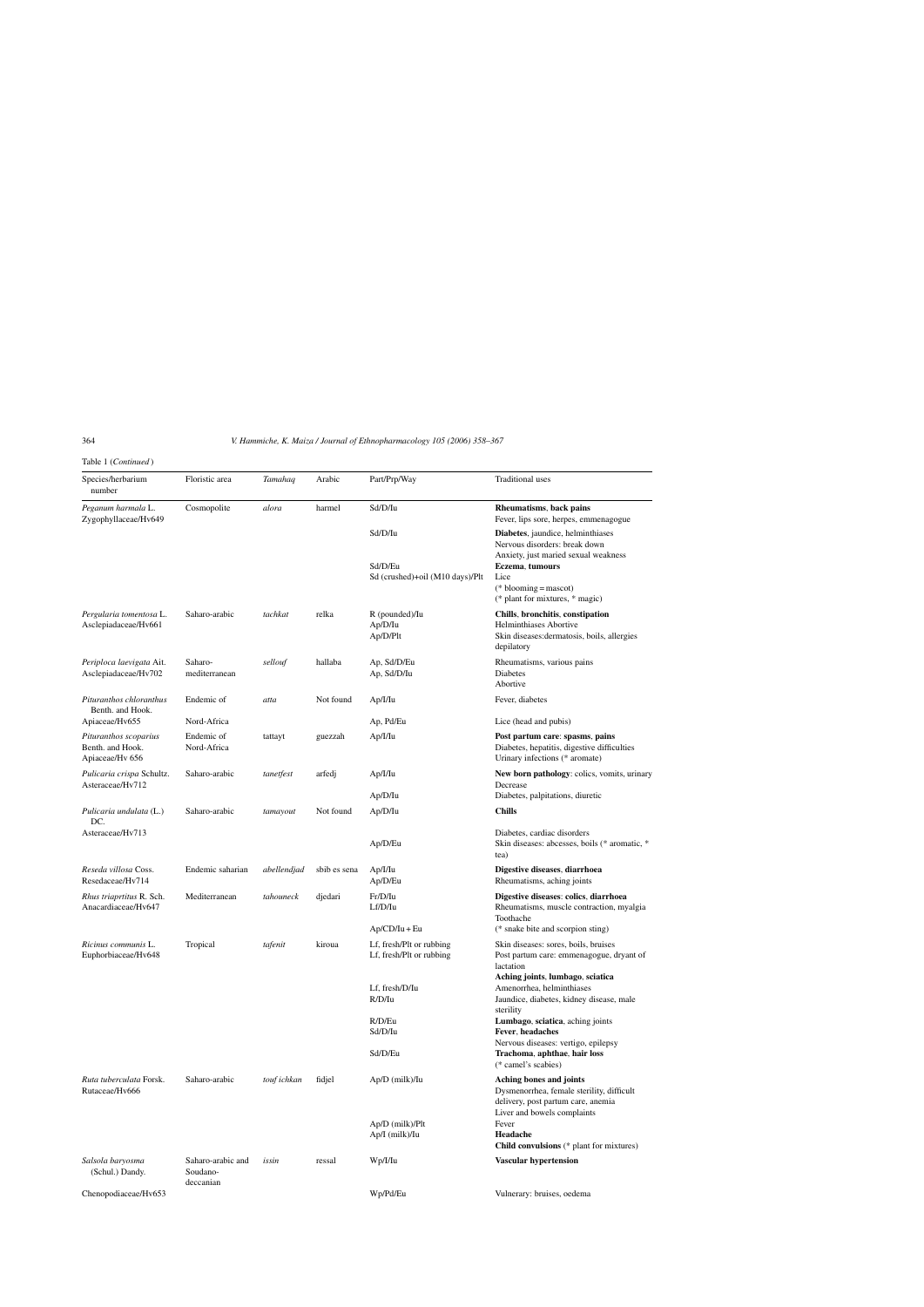| Species/herbarium<br>number                   | Floristic area                     | Tamahaq    | Arabic         | Part/Prp/Way                              | Traditional uses                                                                                                                                                                                                  |
|-----------------------------------------------|------------------------------------|------------|----------------|-------------------------------------------|-------------------------------------------------------------------------------------------------------------------------------------------------------------------------------------------------------------------|
| Salvadora persica Garcin.                     | Soudano-                           | têhak      | missouâk       | St                                        | <b>Tooth-pick</b>                                                                                                                                                                                                 |
| Salvadoraceae/Hv715                           | deccanian                          |            |                | Lf/D/Iu                                   | Jaundice, aphthae, amenorrhea, gonorrhoea,<br>syphilis                                                                                                                                                            |
|                                               |                                    |            |                | inhaling<br>Lf/Pd/Eu                      | <b>Bilharziose</b><br>Tuberculosis (wash cloth, two<br>times/day/40days)                                                                                                                                          |
|                                               |                                    |            |                | Bk/D/Iu                                   | Fever, spleen diseases, contraceptive<br>Pulmonary problems: cough, asthma<br><b>Diabetes</b>                                                                                                                     |
|                                               |                                    |            |                | Bk/D/Plt                                  | Rheumatisms, boils<br>(* snake bite)                                                                                                                                                                              |
| Salvia aegyptiaca L.<br>Lamiaceae/Hv668       | Saharo-arabic                      | sassaf     | bou fettâch    | Sd/in situ<br>Ap/I/Iu                     | Eye antiseptic<br>Fever, digestive diseases: pains, spasms<br>Piles, infected wounds                                                                                                                              |
| Salvia chudaei Batt. and<br>Trab.             | Endemic of<br>central Sahara       | aouit      | tagrouft       | Ap/D/Iu                                   | Dysmenorrhea, abdominal pains, spasms                                                                                                                                                                             |
| Lamiaceae/Hv667                               |                                    |            |                | $Ap/D/Iu + Plt$<br>Ap/Pd/Eu               | Sun stroke<br>Gonorrhoea                                                                                                                                                                                          |
| Solenostemma oleifolium<br>Bull. and Bruce    | Saharo-arabic                      | arellachem | ardjel         | Ap, Lf, Fr/D/Iu                           | Respiratory illness: pleurisy, cough                                                                                                                                                                              |
| Asclepiadaceae/Hv652                          |                                    |            |                |                                           | Fever, measles<br>Kidney and gastro-intestinal diseases<br>Jaundice<br>Diabetes<br>Skin diseases (soap), wounds, sores                                                                                            |
|                                               |                                    |            |                | Ap/Pd/Plt<br>$Ap/D/Iu + Plt$              | Rheumatisms, sciatica<br>Gonorrhoea, syphilis, oedema                                                                                                                                                             |
| Stiapgrostis pungens<br>Desf.                 | Sahara and<br>sout-Africa          | toulloult  | drin           | Sd/Pd/Iu                                  | Post partum care: reconstituant, tonic                                                                                                                                                                            |
| Poaceae/Hv683                                 |                                    |            |                | St/D/Plt<br>stubble                       | <b>Rhumatismal and joint pains</b><br>Drain for wounds whith pus                                                                                                                                                  |
| Tamarix aphylla (L.)<br>Karst.                | Saharo-arabic                      | tabarkkat  | ethel          | Ap/D/Iu                                   | Post partum care: aid to menstruation, fever                                                                                                                                                                      |
| Tamaricaceae/Hv662                            |                                    |            |                | Ap/D/Plt<br>Gall/I/Iu                     | Jaundice, kidney and spleen diseases<br>Eye inflammation<br>Diarrhoea<br>(* camel's scabies)                                                                                                                      |
| Tamarix gallica L.<br>Tamaricaceae/Hv663      | Mediterranean<br>and saharo-arabic | tarfa      | fersig         | Ap/D/Iu<br>Ap/D/Plt<br>Gall/I/Iu          | Chills, cold, tonsillitis, sudorific<br>Eye diseases, boils<br>Diarrhoea                                                                                                                                          |
| Teucrium polium L.                            | Endemic of                         | takmezout  | djaida         | Ap/D/Iu                                   | Chills, fever                                                                                                                                                                                                     |
| Lamiaceae/Hv665                               | central Sahara                     |            |                | Ap, fresh./Plt                            | Diabetes<br>Helminthiases, tonic, blood-cleansing<br>Skin diseases: open sores, eczema<br><b>Piles</b> (* aromatic, * plant for mixtures)                                                                         |
| Traganum nudatum Del.<br>Chenopodiaceae/Hv659 | Saharo-arabic                      | térahit    | domran         | Ap, fresh./Iu                             | Constipation                                                                                                                                                                                                      |
| Tribulus terrester L.<br>Zygophyllaceae/Hv670 | Cosmopolite                        | tadjaroft  | attras el klab | Wp/I/Iu<br>Wp/I/Eu<br>Fr/I/Iu<br>Sd/Pd/Iu | Kidney diseases: stones, urinary decrease<br>Intercostal pains, rheumatism (rubbing)<br>Aphthae, mycosis<br>Palpitations, Helminthiases<br>Dysmenorrhea, aphrodisiac<br>Spleen, moral fall (paps and local bread) |
| Trichodesma africanum<br>$(L.)$ R.Br.         | Saharo-tropical                    | alka       | bedjig         | Wp, roasted/Eu                            | Skin diseases: desinfectant                                                                                                                                                                                       |
| Borraginaceae/Hv716                           |                                    |            |                |                                           | Haemostatic for sores and wounds                                                                                                                                                                                  |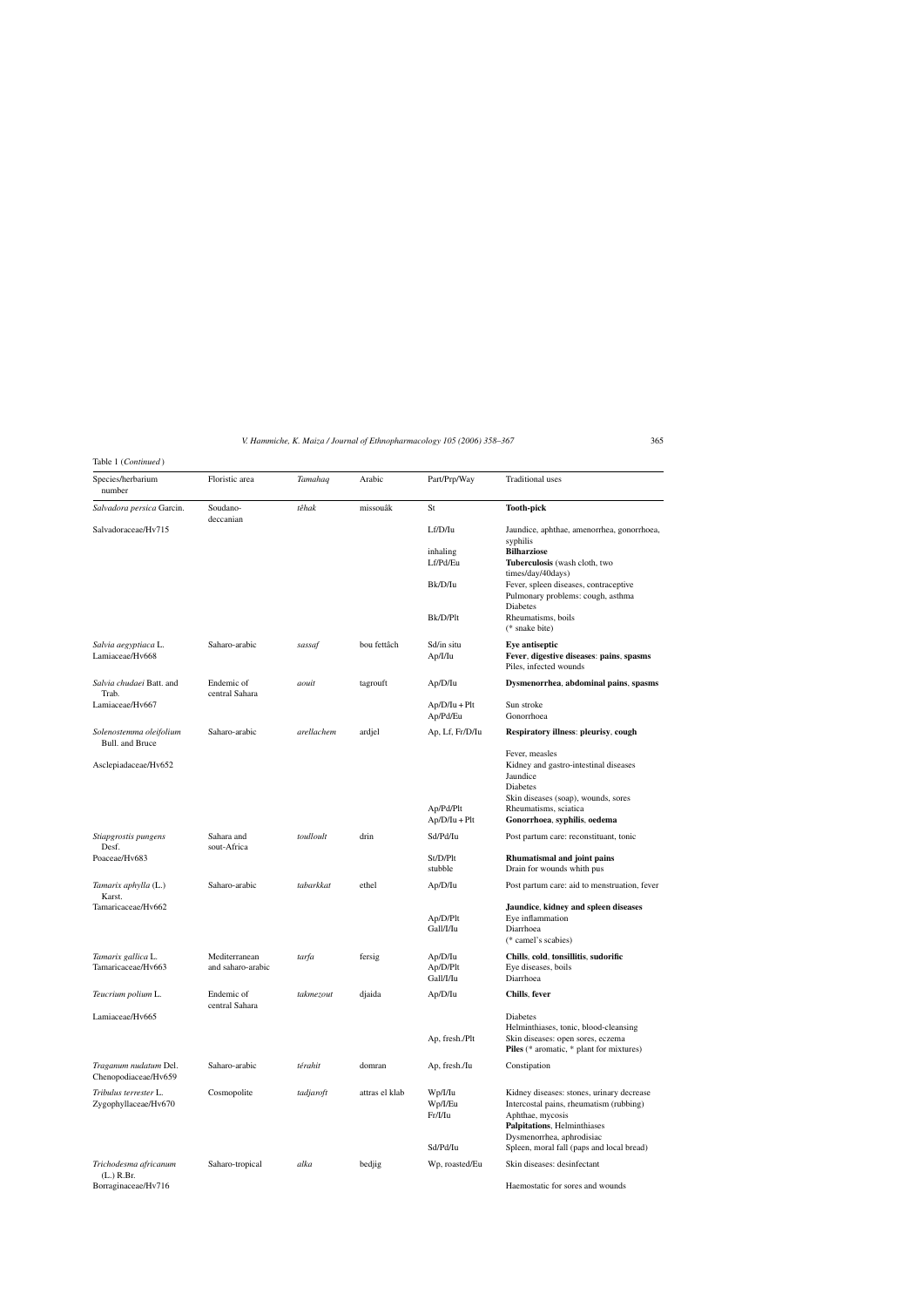| Species/herbarium<br>number                    | Floristic area                          | Tamahaq        | Arabic    | Part/Prp/Way               | <b>Traditional</b> uses                                                                        |
|------------------------------------------------|-----------------------------------------|----------------|-----------|----------------------------|------------------------------------------------------------------------------------------------|
| Trigonella foenum<br>graecum L.                | Saharo-arabic                           | ibedliouen     | helba     | Ap, Sd/D/Iu                | Diabetes, tonic, analeptic, blood cleaning                                                     |
| Fabaceae/Hy669                                 |                                         |                |           |                            | Palpitations                                                                                   |
|                                                |                                         |                |           | $Sd + oil/Plt$             | <b>Hair</b> loss                                                                               |
| Typha elephantina Roxb.<br>Typhaceae/Hv682     | Tropical                                | taheli         | berdi     | ashes of rhizoma           | Haemostatic, healing                                                                           |
| Varthemia sericea (B and<br>T) Diels           | <b>Endemic of Tassili</b><br>$N'A$ jers | tagart n'esali | Not found | Lf/I/Iu                    | Digestive diseases: stomachaches, headache                                                     |
| Asteraceae/Hv701                               |                                         |                |           | Lf. fresh/Plt              | Healing: wounds and sores                                                                      |
| Zilla spinosa L.<br>Brassicaceae/Hv683         | Saharo-arabic                           | aftazzen       | chebreg   | Ap/D/Iu                    | Jaundice, asthma<br>Kidney diseases: stones                                                    |
| Zizyphus lotus (L.) Desf.<br>Rhamnaceae/Hy681  | Saharo-<br>mediterranean                | tabakat        | sedra     | Fr/Iu                      | Abdominal pains, diarrhoea<br>Lips herpes, fever<br><b>Diabetes</b>                            |
|                                                |                                         |                |           | Lf, hashed/Plt<br>R/D/Iu   | Sores and burns, boils, tumours<br>Constipation                                                |
| Zygophyllum album L.<br>Zygophyllaceae/Hv722   | Saharo-<br>mediterranean                | abelkozt       | aggaia    | Ap, Lf/D/Iu<br>Ap, Lf/D/Iu | Diabetes (fasting), myalgia, rheumatism<br>Gastric aches, liver attack, colics<br>Dysmenorrhae |
|                                                |                                         |                |           | Ap/Pd/Eu or bath           | Body care for the new born, eczema                                                             |
| Zygophyllum simplex L.<br>Zygophyllaceae/Hv725 | Soudano-<br>deccanian                   | affezzaman     | Not found | Lf/D/Iu<br>Lf/D/Eu         | Helminthiases<br>Dermatosis, abcesses, boils, mycosis<br>(* plant for mixtures)                |

The following abbreviations have been chosen for the parts used: aerial parts (Ap), whole plant (Wp), leaf (Lf), flower (Fl), fruit (Fr), seed (Sd), stem (St), root (R), cortex (Bk), gum (Gm), latex (Ltx). For the procedures of preparation (Prp): decoction (D), concentrated decoction (CD), infusion (I), maceration (M), poultice (Plt), powder (Pd). For the modes of administration: internal use (Iu) or external use (Eu). The main indications are in bold letters. Asterisk indicates particular use.

The abbreviations chosen on [Table 1](#page-2-0) for the parts used, the procedures of preparation and the modes of administration are noted at the bottom of this table. The main indications are in bold letters. Asterisk indicates particular use.

#### **3. Results**

More than 100 drugs were investigated, but only wild indigenous species with medicinal qualities identified with certitude and given the same main indication by three separate informants, have been reported in this investigation. There are 80 species belonging to 33 botanical family.

The vegetation, which is relatively homogenous and rare outside wadi-beds, is characterised by predominance of the saharoarabic elements with 36 species, which account for 45% of the all plants. At the lowest level, the saharo-tropical flora is predominant with *Acacia* and *Balanites*, to which further south, can be added the soudano-deccanian elements, with *Aerva*, *Lepladenia* or *Salsola*. However, in altitude can be found species called saharo-mediterranean like *Myrtus*, *Lavandula* or *Teucrium*, which means that they have a mediterranean origin but have not a mediterranean biology. There are 20 endemic species (25%), nine of them are only found in Central Sahara. Of the 33 families listed, Asteraceae, with 12 species (15%), are the most common, secondly Zygophyllaceae with seven species (9%) and lastly Fabaceae and Lamiaceae.

Usually, the practitioners use the aerial parts without separating the leaves or the flowers, sometimes the cortex is used, exceptionally the latex or the roots. The plants are used fresh or dried, essentially in the form of a decoction, maceration as an infusion in water. Sometimes oils are used and exceptionally milk.

Infusion is reserved for fragile parts such as flowers or plants with essential oils, or for paediatric prescriptions. In summary we can say that there is a standardized decoction in water, prepared with a handful of plants, which varies from 20 to 50 g, depending on the drug. The volumes correspond to the household objects that belong to the nomad: tea pot (250–450 ml) or kettle (1 l), and tea glass. The volume varies according to the time of decoction: after boiling down to obtain two tea glasses.

# *3.1. Oral administration*

The patient drinks one to two tea glasses for each dose. The frequency of the dose is rarely indicated and often adapted to each case "at the time of the spasms, pains, bed time ...", and the duration of the treatment refers to "magic" numbers: 3, 7 or 11 days. The dried plant, reduced to a very fine powder, is frequently administered. Each dose of this powder, named "Seffa" or "Abek", measured by a pinch of three fingers followed by a drink. If the flavour is unpleasant or when children are concerned, the powder is inserted into some dough